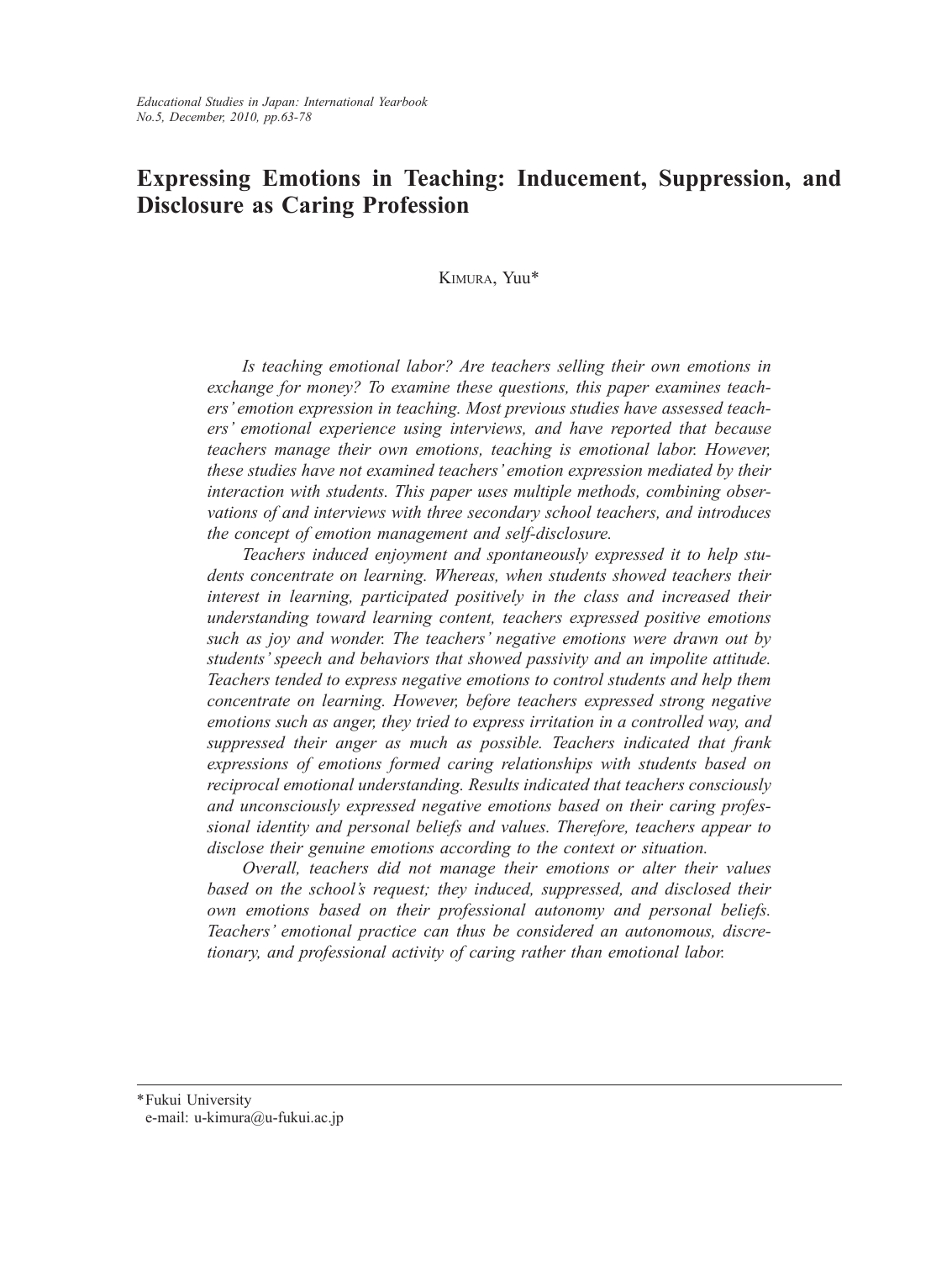# **1. Introduction**

Following the classic research studies in this area (Lortie, 1975; Waller, 1932), many studies have examined the emotions that emerge in the course of teaching (e.g., Hargreaves, 1994; Nias, 1989, 1996). Several studies have interviewed teachers about their emotional experiences, and have reported that teaching represents "emotional labor" (Hochschild, 1983) insofar as it requires teachers to manage their emotions while working (e.g., Hargreaves, 1998, 2000; Intrator, 2006; Isenbarger & Zembylas, 2006; Winograd, 2003; Zembylas, 2005).

For example, Isenbarger & Zembylas (2006) conducted collaborative action research over two years; they concluded that the caring and teaching professional culture and goals that accompany teaching are transformed into emotional labor. Intrator (2006) interviewed student teachers and described how learning to play their roles in the "emotional drama" of the classroom entailed emotional labor. Winograd (2003) analyzed a diary that he recorded as an elementary school teacher over one year, and identified five rules that governed his emotion management as a teacher. (1) Teachers have affection and even love for their students. (2) Teachers have enthusiasm or even passion for their subject matter, and teachers show enthusiasm to students. (3) Teachers avoid overt displays of extreme emotions, especially anger and other dark emotions. They stay calm and tend to avoid displays of joy or sadness. (4) Teachers love their work. (5) Teachers have a sense of humor and laugh at their own mistakes as well as the peccadilloes of students." This author argued that these rules are conducted by demand based on school culture and the work of teachers represents emotional labor.

Although these studies clarified the emotional character of teaching, two issues must be resolved before teaching can be defined as emotional labor. The first concerns methodology. The use of interviews does not provide access to the emotional expression that teachers demonstrate to their students during actual teaching. Indeed, reports of emotional experiences in interviews with researchers qualitatively differ from *in vivo* expressions of emotion. The practical circumstances of the classroom may mitigate efforts to control emotions, thus privileging actual classroom observations as the methodology to obtain data about the expression of such emotions.

The second issue is conceptual. According to Hochschild (1983), "emotional labor" is defined by the following three phenomena: (1) there is public and confrontational contact between laborer with others, (2) a laborer arouses in others a particular emotional state, (3) there is external control of system or company toward laborer's "emotion work"1). It is apparent that the first and second phenomena are present in teaching. Teachers have contact with many students in school and classroom as public spaces, and rouse students' enjoyment, joy and wonder toward lessons, subject matter, and school life in order to facilitate their learning or growth. Thus, is the third phenomenon apparent in teaching? The aforementioned studies regarded teaching as emotional labor replacing "external control of system or company" with cultural norms or social expectations. However, even if teachers' emotion work was prescribed by cultural norms or social expectations, it cannot be confirmed that teachers manage their emotions based on school requirements. Moreover, is there definite program or manual of emotional control in teaching as flight attendants experience in company training (Hochschild, 1983)? Labor can be defined as "emotional labor" only if emotional control represents a condition of employment for an institution or company, signifying that it "is sold for a wage and therefore has exchange value" (Hochschild, 1983, p.8). In this context, teaching cannot be identified as emotional labor without determining whether teachers autonomously manage their emotions, or if such emotion management represents official school policy.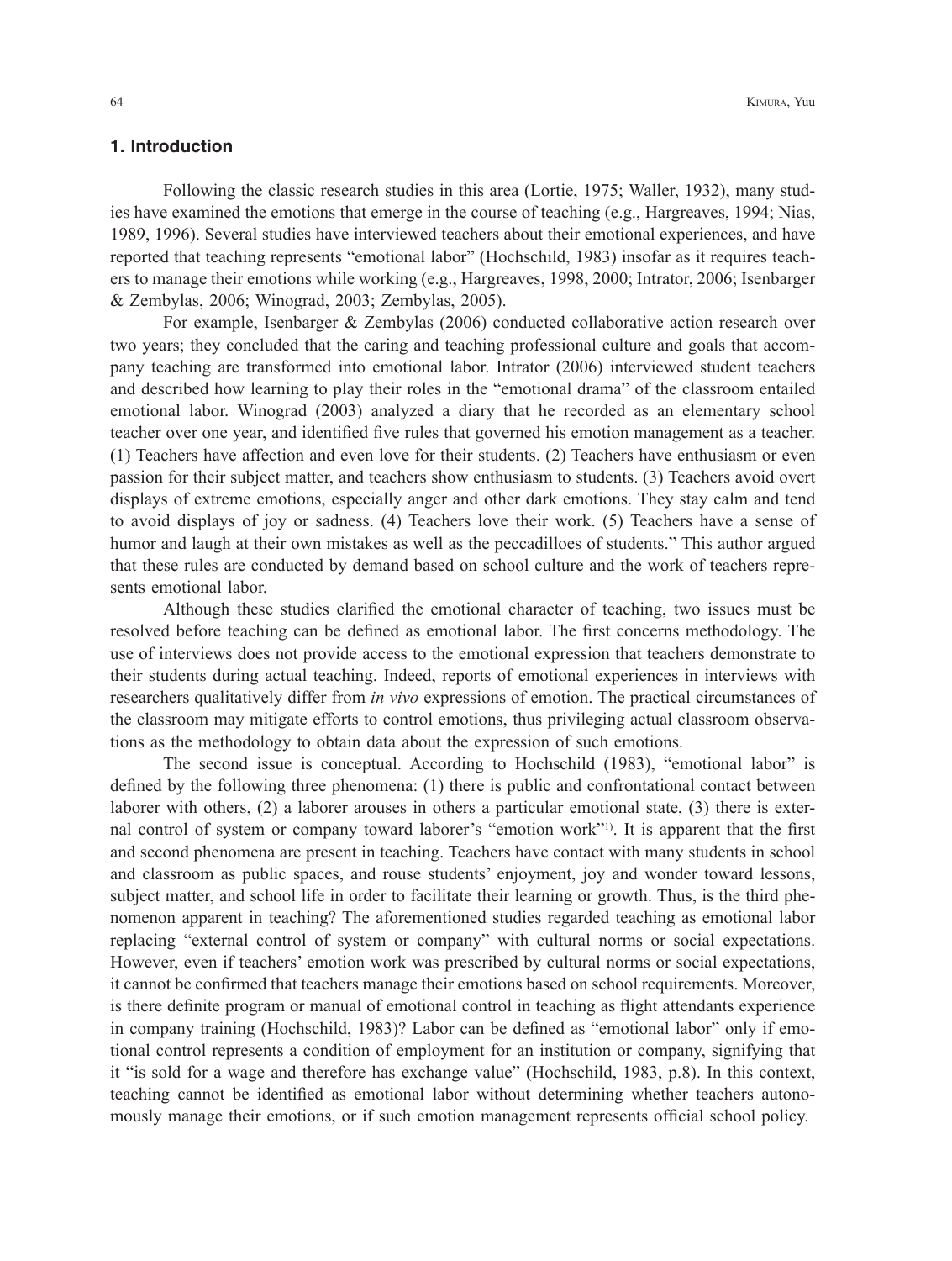Several studies have maintained that teachers manage their emotions in the service of establishing caring relationships with students (Hargreaves, 2000; Nias, 1989, 1999; O'Connor, 2008; Oplatka, 2008). Oplatka (2008) interviewed 50 secondary teachers in Israel in order to examine the aspect of teachers' emotion management. He showed that "teachers' emotion management is discretionary and voluntary rather than regulated and institutionalized" (p.1394) because they have a culture of caring yet "are not obliged to love their pupil" (p.1386). O'Connor (2008) interviewed three elementary school teachers, and claimed that they performed emotion management in order to encourage and motivate students. Moreover, she noted that "many of the emotions teachers show throughout their work lie somewhere on a continuum between professional behavior and 'genuine feeling'" (O'Connor, 2008, p. 122), and their emotion management differed from emotional labor.

Teachers probably disclose genuine emotions to students in fulfillment of their professional responsibilities of care. In relation to emotion expression, Clark & Taraban have argued that individuals who "feel a special obligation to be concerned about the welfare of others" (Clark & Taraban, 1991, p.325), and who want "communal relationships" express emotions more than those who do not share such feelings, and those who "give benefits with the expectation of receiving comparable benefits in return or in payment for benefits previously received" (p.325). Thus, the latter seek "exchange relationships." Teachers classified into the former group express emotions to students in their role as "the one caring," attending to the welfare of students and striving to establish the sorts of caring relationships with them that form the basis of teaching. By establishing a relationship between "the one-caring" and "the cared-for" (Noddings, 1984), teachers, as the former, also are trying to establish a trusting relationship with students (Nias, 1989). This interpersonal relationship is influenced by emotion expression, which serves as shared information about the internal state and personality of each participant (Keltner & Haidt, 1999).

Moreover, most Japanese teachers may also express or disclose their emotion in teaching, because Japanese teachers, in particular, tend to infuse their personal selves into their professional selves, and their work has been characterized as "boundary-less". This tendency derives from the cultural understanding of self in Japan. As Markus & Kitayama (1991) have argued, Japanese society adopts a cultural view of an "interdependent self" that defines the self in terms of social relationships; Western perspectives tend toward an "independent self," divided into private and official dimensions. Thus, Japanese cultural norms support the practice of teachers infusing their work with their private "selves." Therefore, teachers manage and express their emotions according to personal standards and a caring culture of discretion. In addition, they engage in complex emotion management that is based on caring professional norms and judgments.

From these perspectives, teachers not only shape and suppress their own emotions in the service of teaching but also disclose their emotions for the purpose of constructing authentic caring relationships with students. Therefore, this study attempts to clarify the practical functions served by teachers' management of overt expressions of emotion in the classroom using Hochschild's (1983) perspectives on emotion management and emotional labor, and used the concept of "selfdisclosure" (Jourard, 1971) in the analytic framework for this study.

### **2. Methodology**

This reserch combined observations of, and semi-structured interviews with, three secondary school teachers in Japan to analyze interpretively their emotion expression during classroom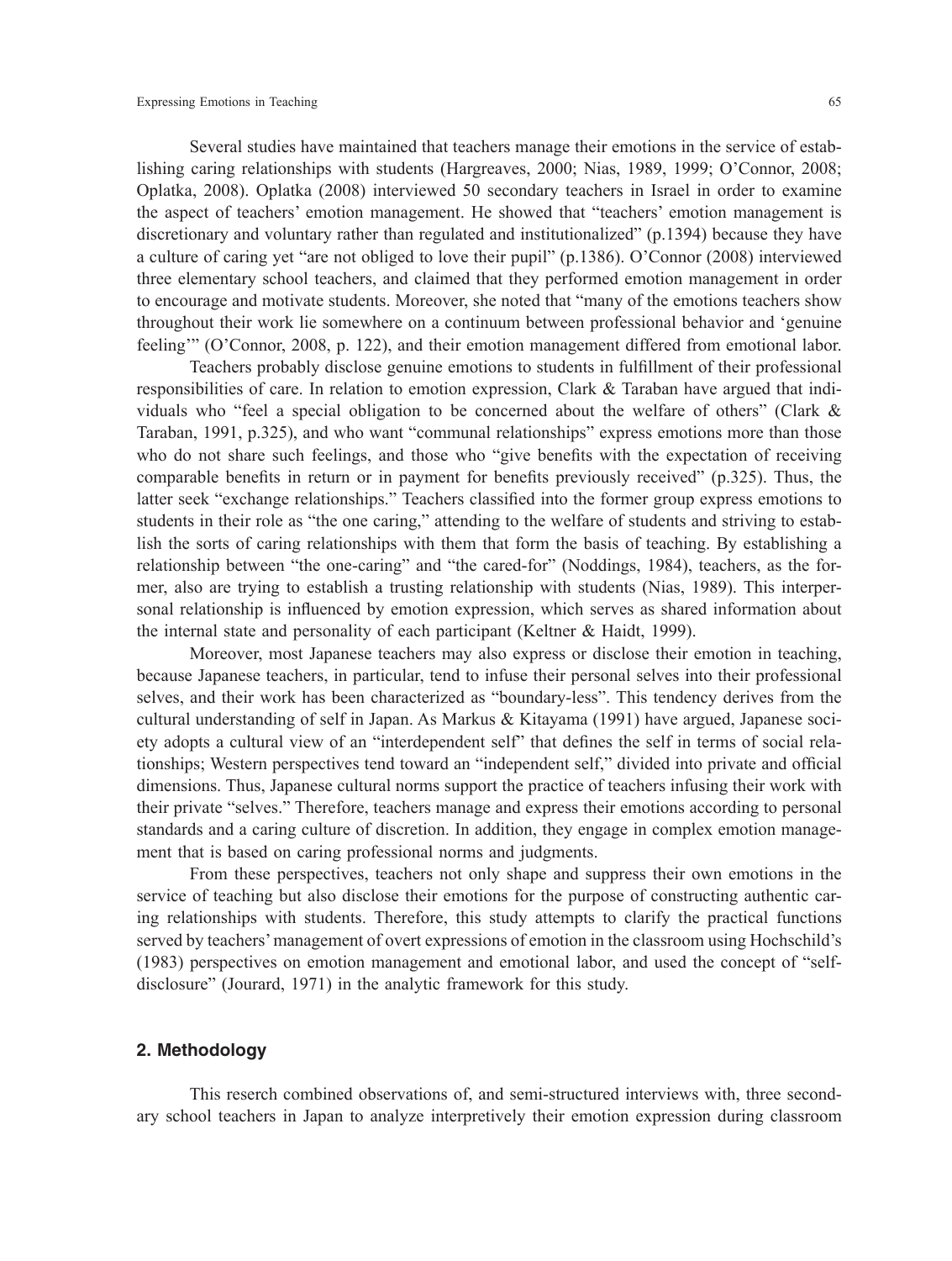discourse. First, the teachers were observed, and the emotions that they expressed to students were identified from their statements and facial expressions. Second, teachers were interviewed to capture their intention of emotion expression in teaching.

*Participants:* Experienced secondary school teachers working in different public schools in Tokyo were selected for participation in this study because the developmental stages of their students involved issues of identity formation. That is, during puberty, the existence of the self is established by perceiving others; students at this developmental stage regard the teacher not only in terms of an authority relationship, but also in terms of their common status as human beings (Matsudaira, 1994). Therefore, disclosure of the self by secondary school teachers plays a more important role in establishing caring relationships than is the case in elementary school. Experienced teachers were included due to their presumed greater experience with the management and expression of emotions (Noddings, 1996; Zembylas, 2005).

*Kazu* had been teaching social studies for 36 years. His school is located in a residential area and had many applicants because it was a pilot school in the district. His role in this school was head teacher of seventh-grade. The class included in this study consisted of 16 boys and 20 girls, most of whom appeared to be quieter than students in the other two classrooms examined. One student who had immigrated from China was assigned to this class, probably due to *Kazu*'s status as an expert teacher and head teacher of seventh-grade.

*Yoko* had been teaching English for 21 years. Her school is located in a commercial area and her role in this school was head teacher of seventh-grade. Her class consisted of 8 boys and 13 girls. *Kei* had been teaching English for 13 years. Her school is located in a residential area. Her class was comprised of 15 boys and 13 girls. *Yoko and Kei* experienced annoyance in response to disruptive boys, and frequently interrupted the class to warn them about these behaviors because most of their students had "problems that were particular to the district in the city" such as "parents' divorce" or "economical crunch". As a result, *Yoko and Kei* expressed more anger and irritation in class than *Kazu* did during observation. Thus, the participants' schools were located in different areas and their students were also different. However, the small number of participants and their lived experience as teaching professionals enabled this interpretive study to sustain an in-depth focus on their practical emotion expression and interactions with students. Their class was observed seven times (total of 21 times). All students were in the seventh-grade, and all names used in this report are pseudonyms.

*Observation:* Participation in and observation of the class occurred once or twice weekly over a period of three months. Participant observation requires the researcher to participate in everyday situations in the naturalistic setting under examination. Therefore, I formed a rapport with the teachers before entering their classrooms, such as participating in informal conferences on teaching. While observing, I stood at the back or side of the classroom, recorded teachers' and students' dialogues by IC recorder, and described mainly teachers' facial expressions by using field-notes.

*Data analysis:* The emotion expressions demonstrated by the teachers were initially identified on the basis of the effect that appeared to underlie such expressions, as evidenced by such factors as tone of voice, laughter, and facial expression (Ekman & Friesen, 1987). Although changes in facial expression are particularly important reflections of emotion expression (e.g., Darwin, 1872), during the interviews, teachers also provided their own evaluations of these observations, since facial expressions do not always accurately reflect emotional states (e.g., Fridlund, 1994).

These data were coded into seven categories, according to the emotions they reflected: joy,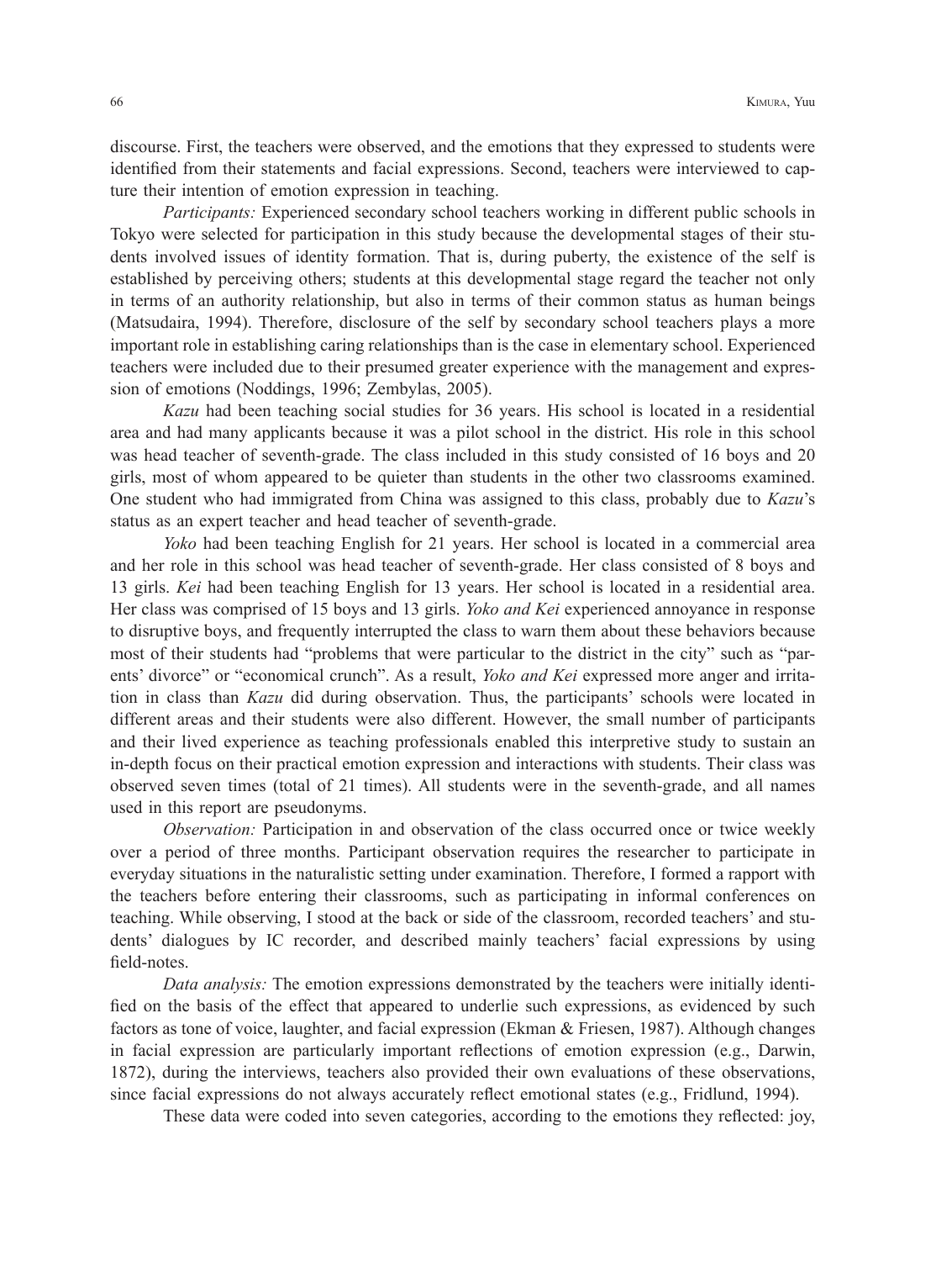wonder, enjoyment, anger, irritation, embarrassment, and sadness<sup>2)</sup>. This data coding was then rated by other educational researchers. The agreement rate was 94.4%. Next, in order to examine how teachers express their emotion in any classroom conditions, the seven emotions were classified as positive (joy, wonder, and enjoyment) or negative (anger, irritate, embarrassment, and sadness) of valence, because "the valence of an emotion refers to its symbolic classification as a desirable or good state compared with an undesirable or bad one" (Kagan, 2007, p.95). This was done for each individual teacher and shows conditions of emotion emergence based on the individual cognitive appraisal (Lazarus, 1991). I thought that it enable me as a researcher to identify mutual conditions in which teachers express their emotions 3). However, this study examined the seven emotions that are expressed by teachers in detail based on the cases sampled by data coding, because the classification of valence (positive or negative) is likely to exclude the feature of various emotions.

I identified three types of classroom conditions in which positive emotions emerged: teachers spontaneously expressing positive emotions, students showing interest in learning, and students making mistakes. Two conditions were associated with the expression of negative emotions by teachers: students acting passive toward the class and students adopting an impolite attitude toward the teacher. The cases were rated by other educational researchers and agreement rate was 92.8%. Classroom discourse in each of these cases was inductively examined based on the concepts of emotion management and self-disclosure. For enhancing validity and reliability of the interpretation of cases (namely inter-subjectivity), I described the following three information: (1) preceded condition in which teachers expressed their emotions in, (2) teacher-student conversations, (3) intention that included their expression of emotions gained by interview.

*Interview:* After observation, I interviewed each teacher for one and a half hours. During the first half of the interview, the teachers responded to the data recorded in the field-notes with their own recollections of their expressions of emotion. Data were rated and corrected on the basis of this information. For example, an expression originally coded as "anger" was changed to "displeasure" to match the description provided by the teacher. During the second half, semi-structured interviews were conducted to encourage elaboration by teachers on their perceptions and intention of emotions expressed to students. First, I asked teachers, "How do you think you expressed emotions (became emotional) during the class?" Subsequent questions were developed according to responses to previous ones. Data obtained through observations were defined on the basis of these responses.

Based on these analyses and the aforementioned conceptual framework, this paper examined how teachers expressed their emotions to students, and how teachers and students perceived such expressions of emotion. Data regarding positive emotions will be addressed first.

## **3. Expression of positive emotions**

The field-notes showed that teachers expressed positive emotions, such as joy, enjoyment, and wonder, to students. The contexts in which teachers expressed positive emotions were analyzed, and three conditions were identified. The first condition involved the spontaneous expression of positive emotions by teachers. The second and third conditions involved teachers responding with positive emotions to behaviors by students that showed interest in learning such as jokes and mistakes that possibly advanced the class. Table 1 shows the frequency with which teachers expressed these positive emotions. Although these data did not show statistically significant differ-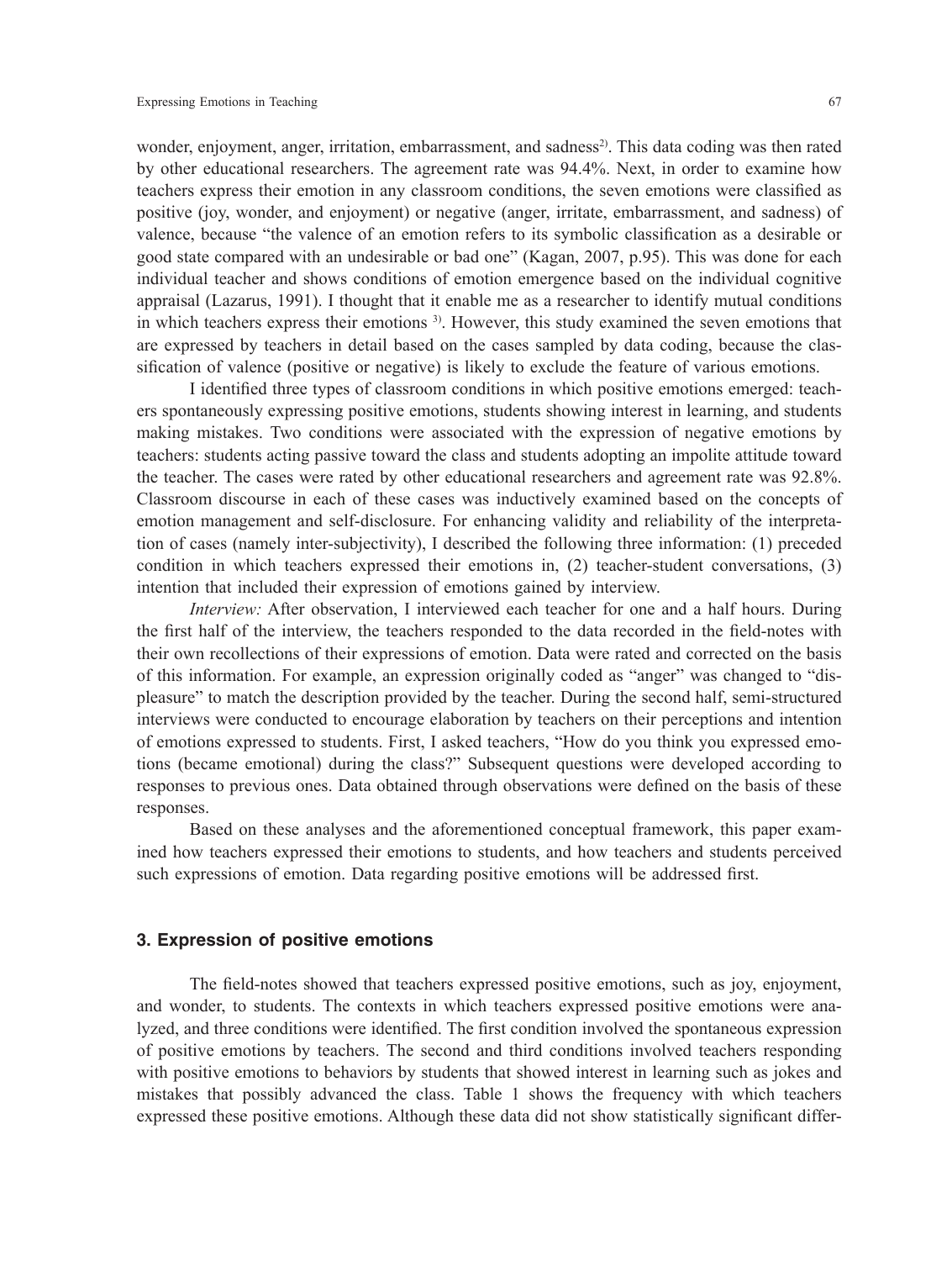|      |           |                           | conditions                        |                               |           |
|------|-----------|---------------------------|-----------------------------------|-------------------------------|-----------|
|      | emotion   | Spontaneous<br>Expression | Students' Interest<br>in Learning | Students' joke<br>and mistake | frequency |
| Kazu | joy<br>3  |                           | 10                                | 4                             | 17        |
|      | wonder    | 0                         |                                   | 2                             |           |
|      | enjoyment | 20                        |                                   | 30                            | 52        |
|      | total     | 23                        | 17                                | 36                            | 76        |
| Yoko | joy       | $\overline{2}$            | 12                                |                               | 15        |
|      | wonder    | 0                         | 2                                 |                               | 3         |
|      | enjoyment | 24                        |                                   | 21                            | 46        |
|      | total     | $26**$                    | 15                                | 23                            | 64        |
| Kei  | joy       | $\overline{2}$            | 15                                | 3                             | 20        |
|      | wonder    | $\theta$                  | 2                                 |                               | 3         |
|      | enjoyment | 9                         |                                   | 15                            | 27        |
|      | total     | $11***$                   | $20*$                             | 19                            | 50        |

Table 1 The frequency with which teachers expressed positive emotions in three conditions

condition total: \*p < .05 \*\*p < .10  $\chi^2(4) = 8.383$ emotion expression frequency:  $\chi^2(4) = 6.576$ , ns

ences among teachers, they indicated that *Kazu* expressed positive emotions more frequently than did the two other teachers. This difference might have derived from interactions among the social or situational factors in schools or students, or from the personal characteristics of teachers, such as their teaching experiences or beliefs.

In the first condition, teachers seemed to engage in emotional labor, apparently without provocation. One might ask: Why do teachers spontaneously express positive emotions? Are these emotions faked? And, how do they function? These issues will be examined in what follows.

### **3.1. Inducement and spontaneous expression of enjoyment**

Teachers spontaneously expressed positive emotions, especially enjoyment, to students. For example, they joked and smiled, laughed loudly, or smiled in response to amusing behavior by students, such as strange answers. In this way, many students laughed, became interested in the subject matter, and began to participate in the class. A typical example of this dynamic is illustrated by the following description of what transpired after students listened to 10 English words pronounced by *Yoko*, and then joined her in correctly pronouncing the words (Table 2).

In this example, *Yoko* used humor and expressed enjoyment to students (1–3, 1–20), thereby shaping the atmosphere in the classroom into one in which students felt relaxed and participated in the class. Indeed, humor has been shown to increase relaxation in the classroom (Martin  $\&$ Baksh, 1995). In addition, she reacted to *Eita*'s strange answer by smiling, as if she enjoyed teaching  $(1-7)$ . In the interview, she talked about her expression of positive emotions:

I think if students and I feel enjoy together in the class, they would come to study. Student will want to study more, if he/she thinks "this subject is very interesting for us!" or "what's the subject in the next class?" Wouldn't you think so?

*Yoko* intentionally or strategically expressed enjoyment to establish an environment in which students could positively participate in the class and commit to learning. In addition, she actually enjoyed teaching. Moreover, when students did not concentrate, or started private chats (these student behaviors tended to evoke negative emotions among teachers), the three teachers did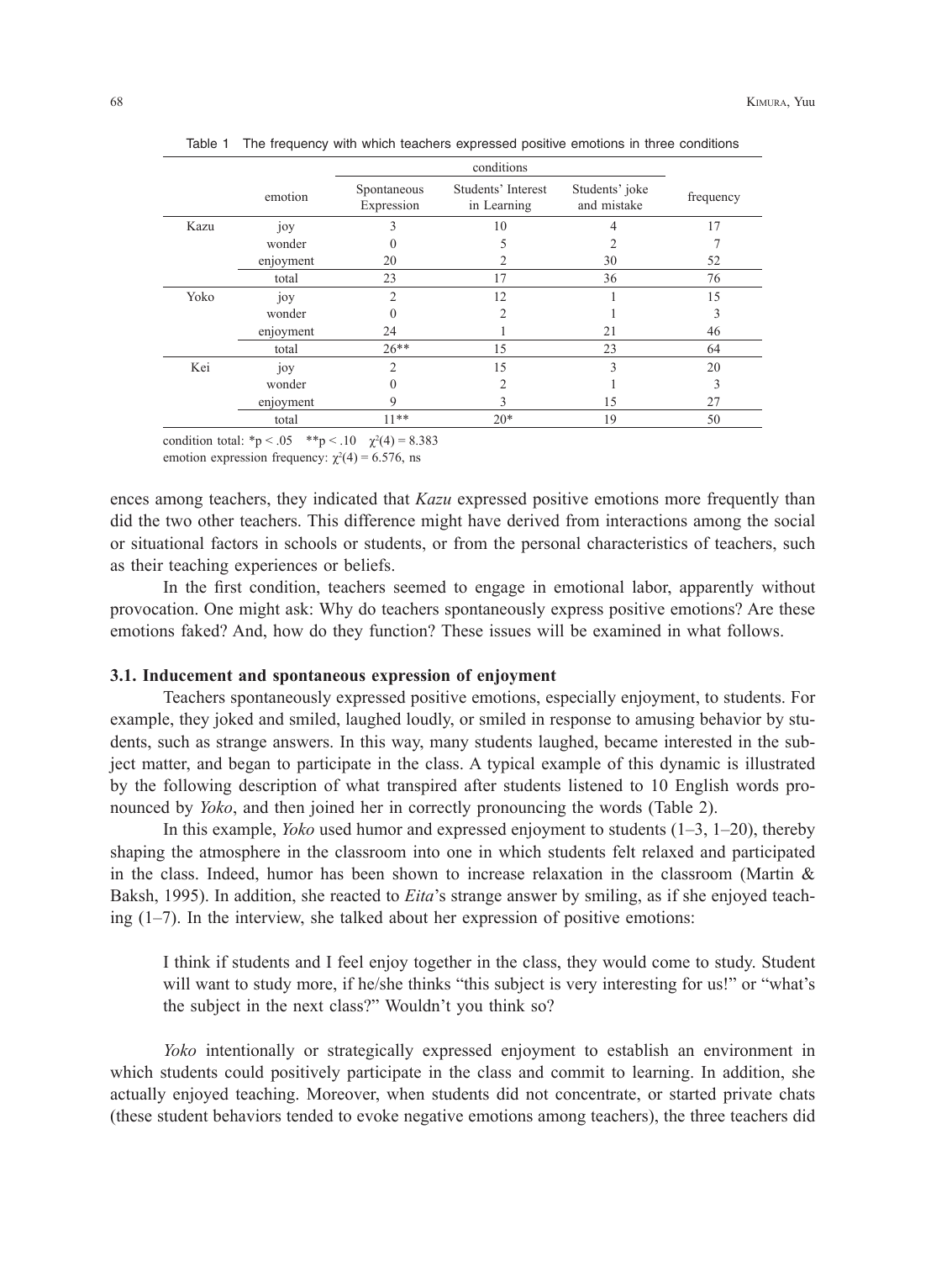| turn     | Talker          | protocol                                                                                                                          |
|----------|-----------------|-----------------------------------------------------------------------------------------------------------------------------------|
| $1 - 1$  | Yoko            | : {Big Voice} Number one. Here you are!                                                                                           |
| $1 - 2$  | <b>Students</b> | : {Big voice} Spaghetti!                                                                                                          |
| $1 - 3$  | Yoko            | : {Smile sweetly} The person who answered 'Pasta' is not right, the person who answered 'Meat sauce'<br>went too far. (enjoyment) |
| $1 - 4$  | <b>Students</b> | : {Laugh loudly}                                                                                                                  |
| $1 - 5$  | Yoko            | : Next, number two, is there a person here who has confidence?                                                                    |
| $1 - 6$  | Eita            | : Kanjiki!*                                                                                                                       |
| $1 - 7$  | Yoko            | : {Smile and Big voice} What an old word! (enjoyment)                                                                             |
| $1 - 8$  | Satsuki         | : Sweater!                                                                                                                        |
| $1 - 9$  | Midori          | : Sweater?                                                                                                                        |
| $1 - 10$ | Yoko            | : {Smile sweetly} So, it's hard for us to get the pronunciation of "sweater" (enjoyment)                                          |
| $1 - 11$ | Midori          | : {Smile and nod}                                                                                                                 |
| $1 - 12$ | Yoko            | : {Smile} So, number three. Do you know that? Is there a person knows that? Do you know now?                                      |
|          |                 | That's M! OK, here you are! (enjoyment)                                                                                           |
| $1 - 13$ | <b>Students</b> | : {Big voice} MacDonald!!                                                                                                         |
| $1 - 14$ |                 | Some Students : {Wonder} Really!?                                                                                                 |
| $1 - 15$ | <b>Students</b> | : ${Langh}$                                                                                                                       |
| $1 - 16$ | Yoko            | : {Smile} Yes, it's MacDonald. 《enjoyment》                                                                                        |
| $1 - 17$ |                 | Some Students: {Smile and big voice} Really!?                                                                                     |
| $1 - 18$ | Yoko            | : Next, {Smile} if you understand it, you are expert. Number four is hocky. $\langle$ enjoyment $\rangle$                         |
| $1 - 19$ | <b>Students</b> | : Wao!                                                                                                                            |
| $1 - 20$ | Yoko            | : {Smile} I'm sorry, do you write Hokke?** 《enjoyment》                                                                            |
| $1 - 21$ | Students        | : {Laugh loudly}                                                                                                                  |
|          |                 |                                                                                                                                   |

Table 2 【CASE 1】 Yoko: Class1 (April 26) "Listning English words"

Note. \*Old Japanese word, meaning "snowshoes" in English. \*\*Japanese word, meaning "Atka mackerel (a kind of scorpionfish)" in English.

Facial expression, voice tone and action include { },"..." shows interval between utterance, underlined teachers' expression of emotion, and 《 》 shows coding emotions.

not get angry, but instead they laughed and joked to encourage class participation. This approach to emotion management seemed to be effective in regard to their students. *Kazu* talked about such conditions in the interview:

Showing pleasure or joy to students is part of the job for me; otherwise, it's not worthwhile for them to come to school. You know, teachers get the maximum pleasure or joy from the growth of children. It makes me very happy.

These excerpts clarified that teachers intentionally emphasized, induced, and/or expressed positive emotions to motivate students to learn. Although an element of emotional labor was suggested by *Kazu*'s remarks, he also said, "maximum pleasure or joy from the growth of children." These words also showed how teachers manage positive emotions. Although teachers might have induced enjoyment on some occasions in order to motivate students, such induced positive emotions were replaced with more responsive positive emotions when the former achieved its purpose. That is, teachers did not express positive emotions in exchange for monetary rewards, but, rather, for the sake of "psychic rewards" (Lortie, 1975), such as pleasure or joy. The induced positive emotions expressed by teachers were transformed into genuine emotions through the interactions with students, and were not the products of pretense.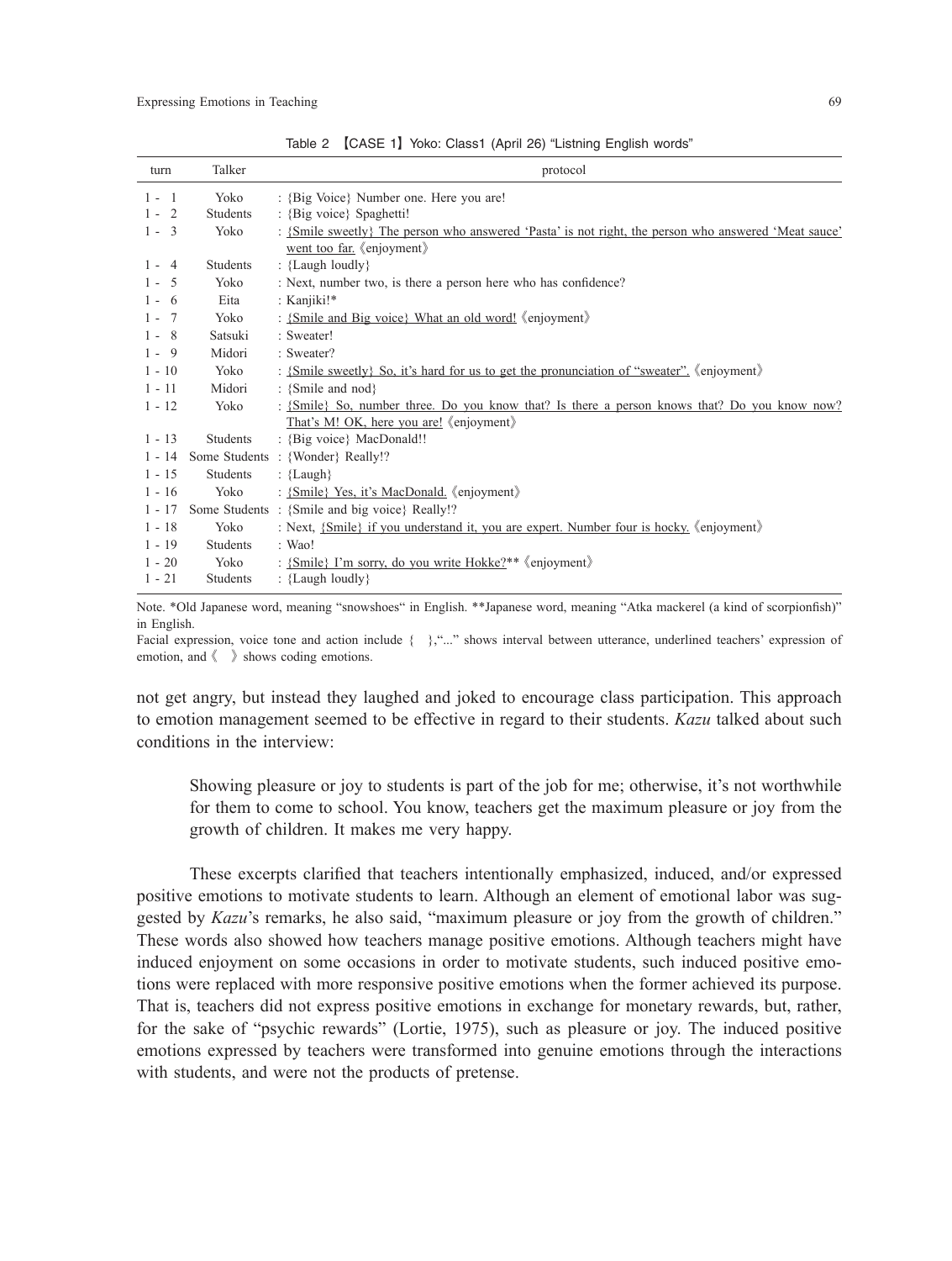### **3.2. Disclosure of joy and wonder evoked by students' behaviors**

Teachers do not only intentionally or strategically express positive emotions to students. The behaviors of students generated in the context of a dynamic classroom also evoke emotions in teachers. This study identified two types of student behavior that evoked the expression of positive emotions by teachers: evidence of interest, jokes and mistakes that advanced the class. When students, especially those who had annoyed the teacher by complaining or chatting during the class, demonstrated interest in learning and participated in the class in a positive manner, teachers expressed positive emotions, such as joy and wonder. This phenomenon is similar to the "spectacular case" (Lortie, 1975) that brings the teachers psychic reward. The case that follows, in which *Kei* asked the students the pronunciation of the alphabet from "T" to "V", and four boys (*Satoshi, Akira, Takayuki, and Itsuki*), students with a history of annoying *Kei*, responded, represents a typical example of this phenomenon (Table 3).

In this case, students who seldom participated in the class suddenly and spontaneously responded toward *Kei*'s questions (2–2, 2–8, 2–10). Kei said, "That's close!", "Exactly!" and "Very good!" and evaluated it affirmatively for these remarks while smiling  $(2-3, 2-9, 2-11)$ . Moreover, when she is puzzled by the explanation of the pronunciation of "V" (2–16), *Itsuki* added the explanation to her word (2–17). *Kei* wondered this remark, said "you are amazing!"(2–18), and showed him joy (2–19). She talked about these four boys' participation in this case during the interview:

It was very glad because they usually only make disturbance for the class. And, my joy might have been transmitted to them.

It was clear that the joy and wonder expressed by *Kei* are her genuine emotions. Moreover, she emphatically expressed such emotions to encourage boys' participation in class and their motivation for learning. Lortie (1975) has suggested that "evidence of student interest" in learning

| turn     | Talker   | protocol                                                                                                                        |
|----------|----------|---------------------------------------------------------------------------------------------------------------------------------|
|          |          | After practicing the pronunciation of "S", Kei asked students the pronunciation of "T".                                         |
| $2 - 1$  | Kei      | : OK, {She points at the magnet written "T"} what is this?                                                                      |
| $2 - 2$  | Satoshi  | : {Big voice} Tsu!                                                                                                              |
| $2 - 3$  | Kei      | : {Smile gradly and big voice} Wao! That's close! 《wonder》                                                                      |
| $2 - 4$  | Masami   | $\therefore$ Tu.                                                                                                                |
| $2 - 5$  | Kei      | : {Smile and nod} Yes. Please pronounce like this. {To students} Tu! $\langle$ ioy}                                             |
| $2 - 6$  | Students | $:$ Tu!                                                                                                                         |
| $2 - 7$  | Kei      | : OK, next. {She points at the magnet written "U"} This, this is actually, there are two pronouncations.                        |
| $2 - 8$  | Akira    | : {Big voice} $U!$                                                                                                              |
| $2 - 9$  | Kei      | : {Smile and big voice} Exactly! What is another? $\langle$ ioy $\rangle$                                                       |
| $2 - 10$ | Takayuki | : {Big voice} $A!$                                                                                                              |
| $2 - 11$ | Kei      | : {Smile and big voice} Yes! Very good, Takayuki! (joy)                                                                         |
| $2 - 12$ | Kei      | This is not read easily. This is actually read "A". {She points at the magnet written "V"} What is this                         |
|          |          | sound? Please expect it.                                                                                                        |
| $2 - 13$ | Students | : {They consult mutually}                                                                                                       |
| $2 - 14$ | Kei      | : OK? Let's confirm it. What is this sound?                                                                                     |
| $2 - 15$ | Students | : {Big voice} Bu!                                                                                                               |
| $2 - 16$ | Kei      | : It's so. But, this pronunciation doesn't become impure too much. Near "F". Please point the                                   |
|          |          | mouthit's not impure. What do I have to say                                                                                     |
| $2 - 17$ | Itsuki   | This is not voiced consonant.                                                                                                   |
| $2 - 18$ | Kei      | {Open her eyes widly and big voice} Wao! You are amazing! 《wonder》                                                              |
| $2 - 19$ | Kei      | $\{\text{Smile gradually}\}\$ This is not voiced consonant. $\{\text{To Itsuki}\}\$ Very good, thank you, $\langle joy \rangle$ |

Table 3 【CASE 2】 Kei: Class 3 (May 17) "Student who makes teacher embarrassed participate in the class"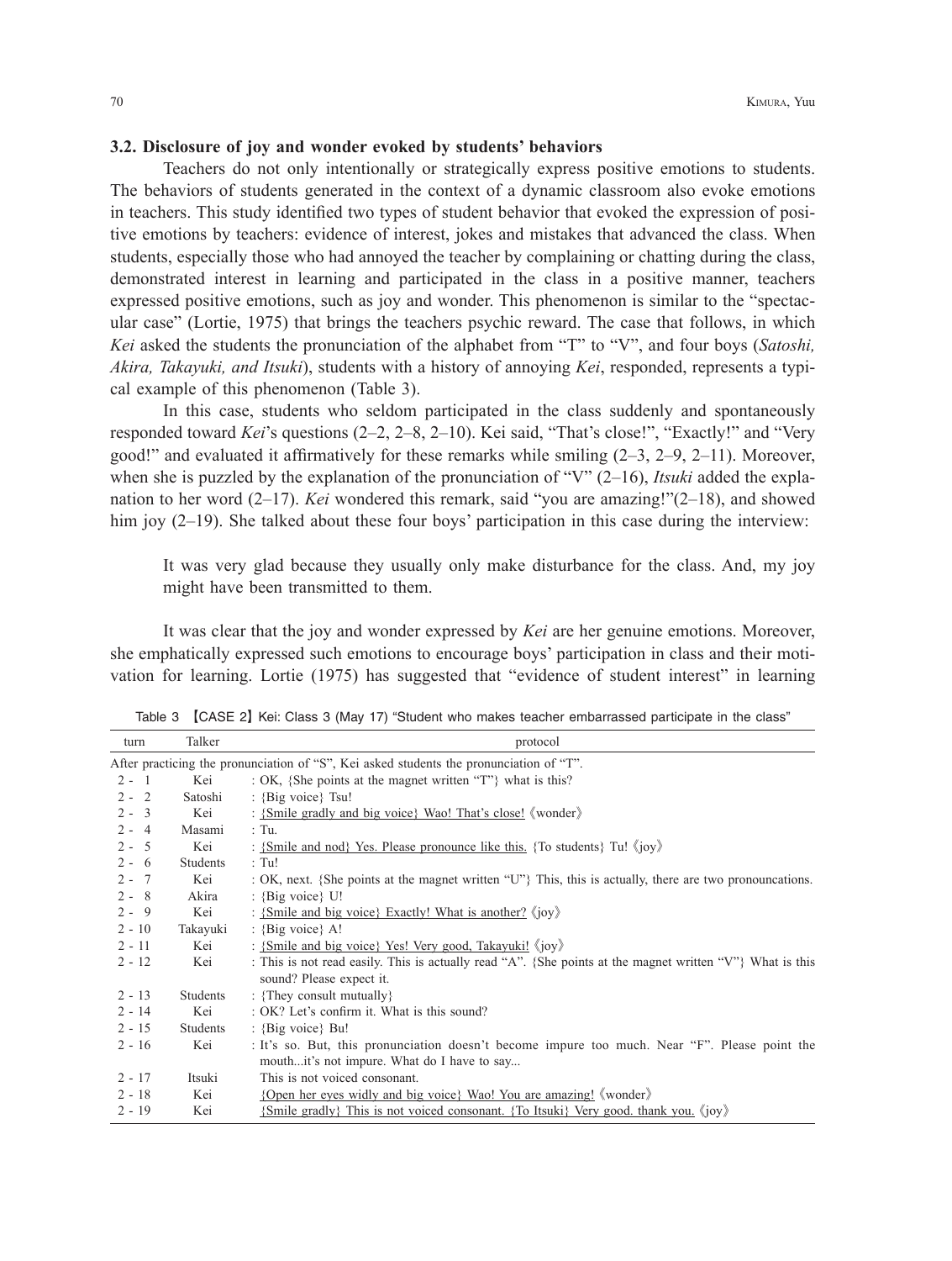evokes positive emotions, such as joy and satisfaction, in teachers. Further, in this study, teachers were expressing genuine positive emotions, emphatically at times, generated by such students' behaviors. This point will be elaborated upon later in this article.

Teachers expressed positive emotions when students made mistakes that advanced the lesson. It is particularly important to explore cases of this nature because previous studies have not investigated this phenomenon. What follows occurred in the geography class taught by *Kazu* following his presentation of a misleading map of the world (Table 4).

*Kazu*'s question was a trick, making use of the illusion created by the map. According to this map, drawn following the Mercator projection, landforms were depicted as greatly skewed to the side, thus rendering the portrayal of all continental areas inaccurate. When the student representative of group six offered a wrong answer (3–3), *Kazu* expressed wonder and joy (3–4, 3–5). These positive emotions were expressed in response to the splendid learning opportunity provided by a mistake that might have derived from misunderstanding the accuracy of the map. This misunderstanding became the scaffolding for subsequent learning about maps drawn according to various other projections. In addition, although *Kazu*'s aim in this class was to help students learn about the illusion that characterized the map, what students learned from the wrong answer was not only that Antarctica is not the second largest continent on earth, and that landforms represented on a map drawn according to the the Mercator projection are inaccurate, but also that almost all of Antarctica is covered with ice (3–10).

Thus, student mistakes that advance the lesson lead to the expression of positive emotions by teachers. These phenomena carry possibilities for creative developments in the class, and are probably recognized by teachers as "teachable moments" (Schmidt & Datnow, 2005). Such teachable moments come up unpredictably for teachers. When teachers perceive them, they will experience enjoyment or excitement in teaching (Jackson, 1968). Therefore, in this case, *Kazu* expressed

| turn      | Talker          | protocol                                                                                                                                                           |
|-----------|-----------------|--------------------------------------------------------------------------------------------------------------------------------------------------------------------|
| $3 - 1$   | Kazu            | : There are six continents on the Earth, OK? The largest continent in the world is Eurasia. So, which is<br>the second largest continent among the remaining five? |
| $3 - 2$   | <b>Students</b> | : {Divided into six groups to discuss this issue}                                                                                                                  |
|           |                 | Representative students from groups one to five answered, "South America," but Yukio who is the representative of group six                                        |
| answered, |                 |                                                                                                                                                                    |
| $3 - 3$   | Yukio           | : Antarctica.                                                                                                                                                      |
| $3 - 4$   | Kazu            | : {Open his eyes widely} Wao! 《wonder》                                                                                                                             |
| $3 - 5$   | Kazu            | : {Smile and big voice} It came! Antarctica came! (joy)                                                                                                            |
| $3 - 6$   | Students        | : {Start discussing the question again}                                                                                                                            |
| $3 - 7$   | Kazu            | : Yes, is that your final answer? You may change it only once.                                                                                                     |
|           |                 | All of the groups, except group three, changed their answers to Antarctica.                                                                                        |
| $3 - 8$   | Kazu            | : {Smile happily} Antarctica suddenly became popular! (joy)                                                                                                        |
| $3 - 9$   | Students        | : {All of the students were growing excited and were waiting for him to announce the correct answer}                                                               |
| $3 - 10$  | Kazu            | : {Smile} To tell the truth, most of the Antarctica is covered with ice. Thus, it's the fifth. (enjoyment)                                                         |
| $3 - 11$  | Students        | : {Laugh loudly}                                                                                                                                                   |
| $3 - 12$  | Kazu            | : {Laugh loudly} the smallest continent is Australia. Next, fourth is South America. Third is North                                                                |
| $3 - 13$  | <b>Students</b> | America. To tell the truth, second is Africa. (enjoyment)<br>: {Wonder} Why?                                                                                       |
| $3 - 14$  | Kazu            | : {Smile} This map is greatly mistaken. (enojoyment)                                                                                                               |
| $3 - 15$  | Students        | : {Wonder} Why? Why?                                                                                                                                               |
| $3 - 16$  | Kazu            |                                                                                                                                                                    |
|           |                 | : {Smile gladly} It presents the world on square paper. The round earth has been changed into a<br>square. $\langle$ joy $\rangle$                                 |
| $3 - 17$  | Students        | : {Smile and big voice} Whoopee.                                                                                                                                   |

Table 4 【CASE 3】 Kazu: Class 1 (April 22) "Is Antarctica the second largest continent around the earth?"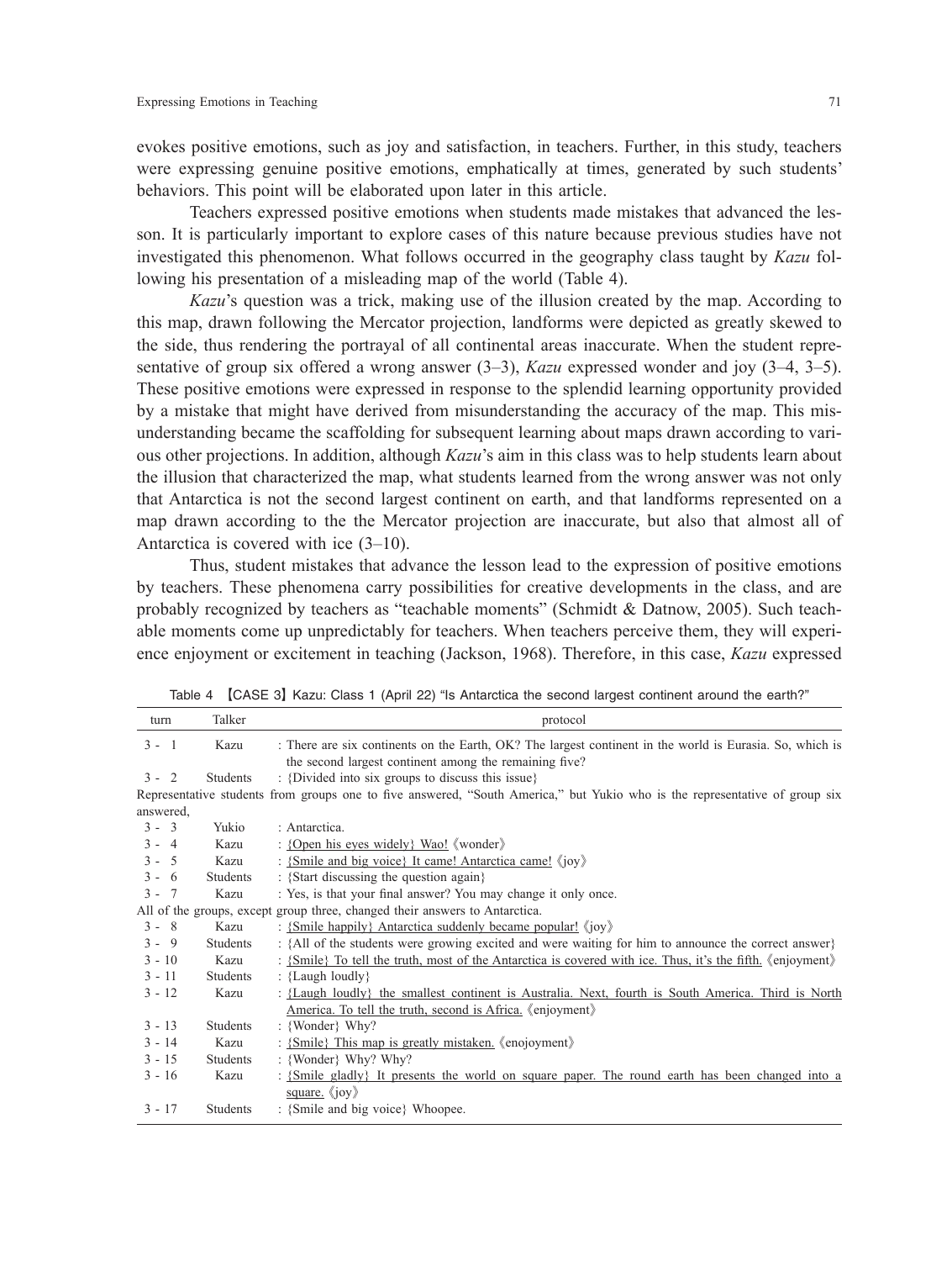wonder and enjoyment because he caught the teachable moment from the student mistake. In addition, *Kazu* continued to express positive reactions to a mistake that advanced the lesson (3–10, 3–12, 3–14, 3–16). This continuous expression of positive emotions could be interpreted, as previously suggested, as evidence that *Kazu* was excited about the class because most students were interested in the subject matter, wondered at the discovery of new knowledge, and were participating with enjoyment in the class. Next, the process by which teachers express negative emotions will be examined.

### **4. Expression of negative emotions**

Teachers expressed not only positive emotions to students but also negative ones, such as anger, irritation, embarrassment, and sadness. Table 5 shows the frequency with which teachers expressed these negative emotions. Analysis clarified that negative emotions were evoked by two sorts of behavior exhibited by students: acting passive and impolite attitudes. The first type of behavior that elicited negative emotions in teachers involved chatting about private matters in the class, and fooling around. The second type of behavior that elicited such negative emotions, impolite attitudes, involved intentionally asking meaningless questions to interrupt the class, and complaining to the teacher.

### **4.1. Suppression of negative emotions but Expression of irritation and embarrassment**

Teachers cannot avoid the experience, and sometimes the expression, of negative emotions in response to behavior by students that interferes with the smooth progress of the class. Although it is apparent that teachers expressed negative emotions in response to violation of class rules and impolite attitudes by students, as seen in the former part of the previous case, teachers also attempted to control such emotions as much as possible. The management of negative emotions is illustrated below with an example from a typical case, in which *Kei* was starting the class (Table 6).

|      |               | conditions                     |                   |           |
|------|---------------|--------------------------------|-------------------|-----------|
|      | emotion       | <b>Students Acting Passive</b> | Impolite Attitude | frequency |
| Kazu | anger         | $\overline{c}$                 |                   | 3         |
|      | irritation    | 3                              |                   | 3         |
|      | embarrassment |                                | 3                 | $3**$     |
|      | sadness       |                                | 0                 | $\theta$  |
|      | total         | 5                              | 4                 | 9         |
| Yoko | anger         | 41                             | 9                 | 50        |
|      | irritation    | 32                             |                   | 39        |
|      | embarrassment | 0                              |                   | $1*$      |
|      | sadness       | 4                              |                   | 5         |
|      | total         | 77                             | 18                | 95        |
| Kei  | anger         | 7                              | 6                 | 13        |
|      | irritation    | h                              | 5                 | 11        |
|      | embarrassment |                                |                   | $\Omega$  |
|      | sadness       |                                | 0                 | 0         |
|      | total         | 13                             | 6                 | 24        |

Table 5 The frequency with which teachers expressed negative emotions in two conditions

condition total:  $\chi^2(2) = 4.033$ , ns

emotion expression frequency: \*p < .05 \*\* p < .01  $\chi^2(6) = 30.964$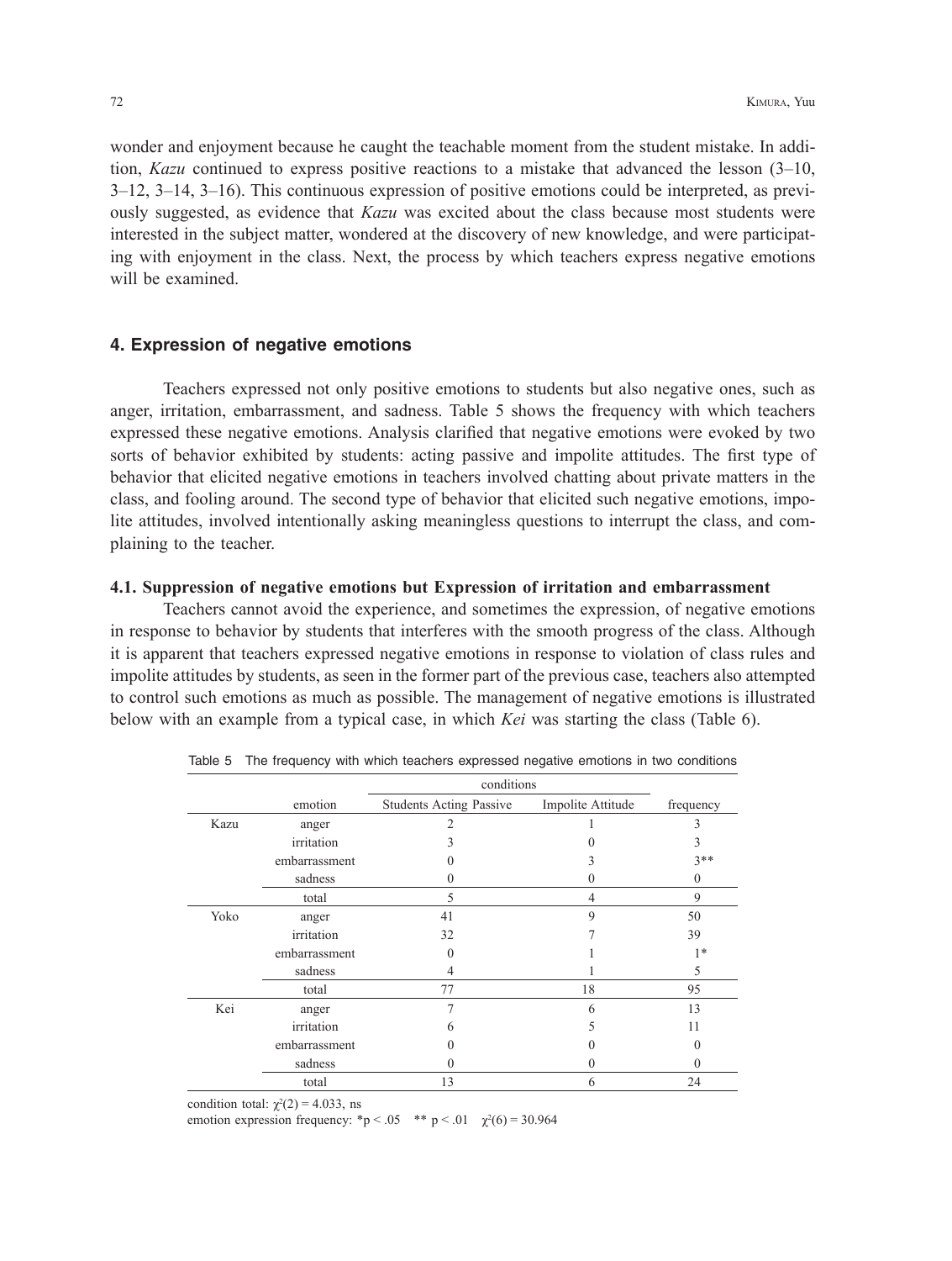| turn     | Talker          | protocol                                                                                                                |
|----------|-----------------|-------------------------------------------------------------------------------------------------------------------------|
| $4 - 1$  | Kei             | : Good Morning, everybody.                                                                                              |
| $4 - 2$  | <b>Students</b> | : {Many students suffer from the heat and use the fan. A boy is walking around. Some students keep<br>$\text{chating.}$ |
| $4 - 3$  | Kei             | : Yes, may I confirm it again?                                                                                          |
| $4 - 4$  | Students        | : {Keep chating}                                                                                                        |
| $4 - 5$  | Daisuke         | : {Big voice} Teacher! Teacher! I received the attack of water!                                                         |
| $4 - 6$  | Kei             | : {Frown and little voice} Guess what? The child who is wandering around must sit. $\langle$ irritation $\rangle$       |
| $4 - 7$  | Daisuke         | : Do I color this print?                                                                                                |
| $4 - 8$  | Kei             | : {Sigh} You don't say "do I color", but You must do. Yes, today, we start from unit one. Please see                    |
|          |                 | ahead and listen well. 《irritation》                                                                                     |
| $4 - 9$  | Akira           | : Teacher, it's cold.                                                                                                   |
| $4 - 10$ | Kei             | : {Frown} You say that it's hot it's cold while ago. $\langle$ irritation $\rangle$                                     |
| $4 - 11$ | Daisuke         | : {Big voice} Teacher! I've a headache!                                                                                 |
| $4 - 12$ | Takeshi         | : {Big voice} I've a stomachache!                                                                                       |
| $4 - 13$ | Daisuke         | : {Big voice} Teacher! I've a headache! I'm hungry!                                                                     |
| $4 - 14$ | Kei             | : {Frown and watches them (about 30 seconds)} $\langle$ irritation $\rangle$                                            |
| $4 - 15$ | <b>Students</b> | : {Be silent}                                                                                                           |
| $4 - 16$ | Kei             | : Let's start! The interval becomes empty a little. Please recall the content.                                          |

Table 6 【CASE 4】 Kei: Class 5 (June 7) "Boys' slack off at the beginning of the class"

In the first part of this example, when students appear unwilling to participate (4–2), *Kei* did not express negative emotions (4–3). However, the students continued to chat and *Daisuke* interrupted the start of class (4–5), *Kei* expressed irritation toward their acting passive and impolite attitude (4–6). However, boys kept acting passive and had impolite attitudes (4–8, 4–11,4–12, 4–13). She expressed irritation again (4–10, 4–14). As a result, they stopped their passive and impolite behaviors (4–15) and *Kei* could start the class (4–16). As this case shows, *Kei* did not express anger toward students who act passively or impolite. She talked about this scene in the interview:

I think I use words without shouting at children as much as possible, and they understand what I'm saying. Although the teacher should occasionally scold children, our excessive anger only instills fear in them. They only fear the anger of the teacher. Up until now, I have seen other teachers doing such things on many occasions.

Thus, based on her own rules about feelings and teaching, *Kei* tried to control her expression of anger. Similarly, *Kazu* and *Yoko* did not express anger toward students who acted passively or impolite. Instead, they expressed irritation or embarrassment. For example, Kazu did not express anger toward one boy who complained about teacher (*Kazu*: Class 3 (20. May)). Instead, *Kazu* told one boy "I'm very embarrassed. It's very much." Thus, teachers tried to suppress strong negative emotions such as anger, but they did express irritation and semi-unconsciously disclose embarrassment in order to stop students' acting passive and impolite attitudes.

#### **4.2. Disclosure of anger**

As previously mentioned, whereas it is understandable that teachers expressed negative emotions in response to violation of class rules and impolite attitudes by students, as seen in the former part of previous case, teachers attempted to control such emotions as much as possible. *Kei* talked about students' impolite attitude in the interview, "It irritated me, because it broke the flow that I established in class." Such complete resistance to the teacher's agenda invariably elicits neg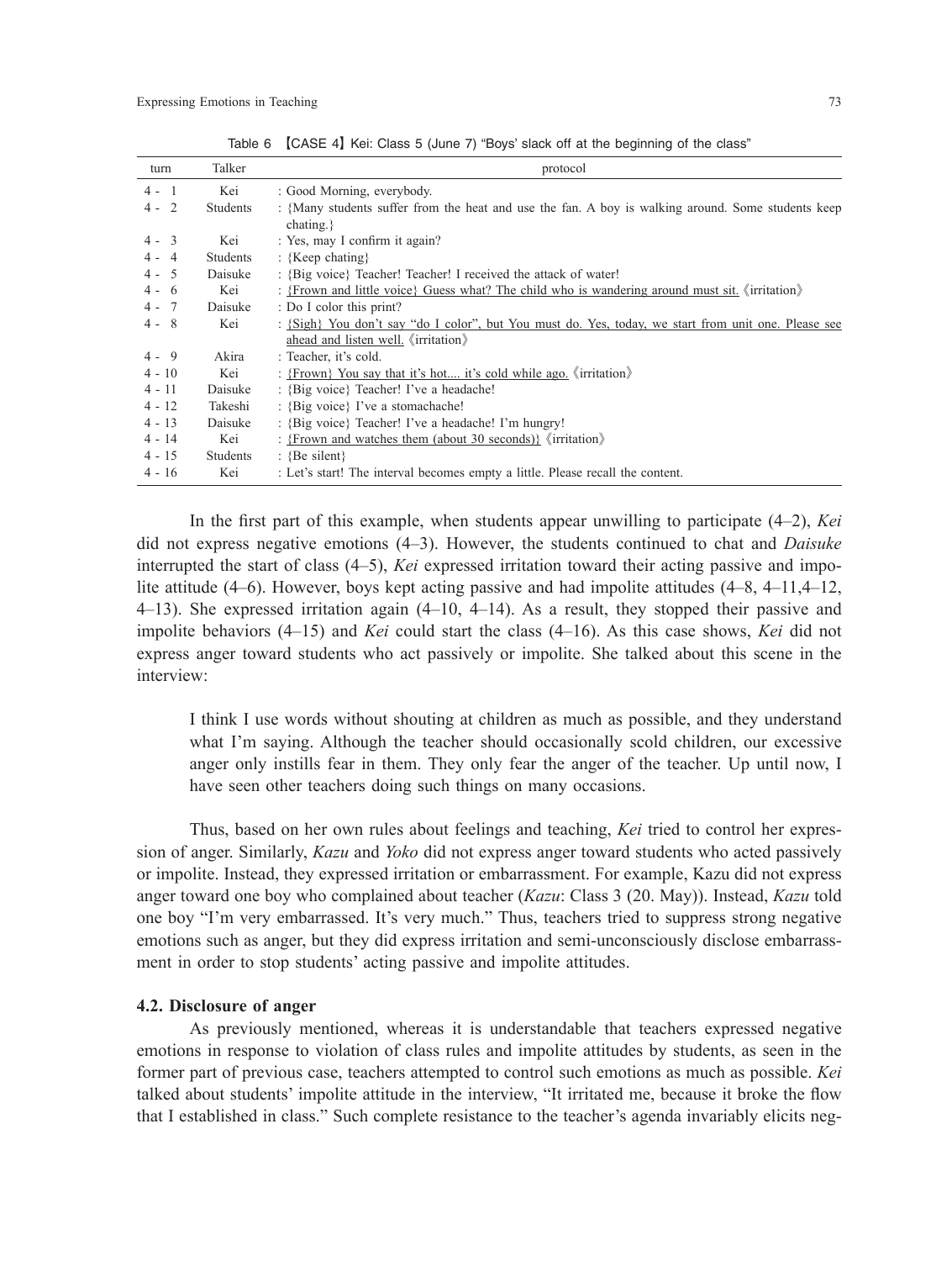ative emotions in the latter. Thus, students' acting passive and their impolite attitudes not only cause minor disruptions in class progress, but also involve deeper problems that undermine the relationship between teacher and students. Therefore, teachers should disclose negative emotions, such as anger, for the purpose of controlling the class, enhancing the commitment of students to learning, and for maintaining appropriate boundaries with students. The disclosure of negative emotions is illustrated below with an example from *Yoko*'s class, in which she began to explain vowels (Table 7).

As described above, *Yoko* expressed irritation (5–2) in reaction to the conversation between *Takayuki* and *Kyoji* (5–1). In this instance, she did not initially express anger over their acting passive. Instead, she first tried to control her anger, expressing this emotion (5–4, 5–6, 5–10, 5–16) only after they continued to chat (5–3, 5–5, 5–15). During the interview, *Yoko* talked about resistant behavior and student disregard of the rules:

They might think that the "teacher let me" if I ignored it and left it alone. For example, they might think "It's OK to do this" or "I can push it a little further." So, when I come to think, "I can't stand this," I react and I'm annoyed.

Moreover, she expressed sadness (5–19), and controlled her anger in response to *Rei*'s comment (5–18), before resuming the class. During the interview, she talked about this interaction with *Rei*:

I strongly empathize with the emotional state of the child who works hard to learn in class. For example, *Rei* strongly expresses emotions in her face and in her words. If I didn't respond positively to their feelings of discomfort, they would have thought, "I hate this

| turn                    | Talker          | protocol                                                                                                                                             |
|-------------------------|-----------------|------------------------------------------------------------------------------------------------------------------------------------------------------|
|                         |                 | When Yoko explained the role of vowels in the alphabet                                                                                               |
| $5 - 1$                 |                 | Takuya/Kyoji: {Chatting about a private matter}                                                                                                      |
| $5 - 2$                 | Yoko            | : {Frown and watch them} You chat a lot. 《irritation》                                                                                                |
| $\overline{3}$<br>$5 -$ | Takuya/Kyoji    | : {Keep chatting}                                                                                                                                    |
| $5 - 4$                 | Yoko            | : {Frown and big voice} You chat a lot! 《anger》                                                                                                      |
| $5 - 5$                 | Kyoji           | : {Begin to chat again}                                                                                                                              |
| $5 - 6$                 | Yoko            | : {Warn with a loud voice} Kyoji! Stop chatting! 《anger》                                                                                             |
| $5 - 7$                 | Kyoji           | : {Suprise} Yes?                                                                                                                                     |
| $5 - 8$                 | Yoko            | : {Look his way and using a severe tone of voice} What if I used cloth or paper to close your mouth?                                                 |
|                         |                 | $\langle$ anger $\rangle$                                                                                                                            |
| $5 - 9$                 | Kyoji           | : What?                                                                                                                                              |
| $5 - 10$                | Yoko            | : {Big voice} With packing tape! 《anger》                                                                                                             |
| $5 - 11$                | Kyoji           | : Anything                                                                                                                                           |
| $5 - 12$                | Yoko            | : Anything? May I really close your mouth? Your mouth has been moving for a long time. Your words                                                    |
|                         |                 | have been pouring out for a long time. So, do you understand?                                                                                        |
| $5 - 13$                | Kyoji           | : ${Nod}$                                                                                                                                            |
| $5 - 14$                | Yoko            | : {To Goro} By when does it have Goro?                                                                                                               |
| $5 - 15$                | Takuya/Kyoji    | : {Start chatting}                                                                                                                                   |
| $5 - 16$                | Yoko            | : {Frown and loud voice} Oh, no! There he goes again. It's over. 《anger》                                                                             |
| $5 - 17$                | <b>Students</b> | : {Silence (about 14 seconds)}                                                                                                                       |
| $5 - 18$                | Rei             | : {Point out a mistake in what Yoko had written on the blackboard} Yoko, there.                                                                      |
| $5 - 19$                | Yoko            | : {Seems to be sad} I'm sorry. I make mistakes when I write while I'm talking.I'm sorry, well, let's<br>return to that explanation. <i>(sadness)</i> |

Table 7 【CASE 5】 Yoko: Class 6 (June 28) "With packing tape!"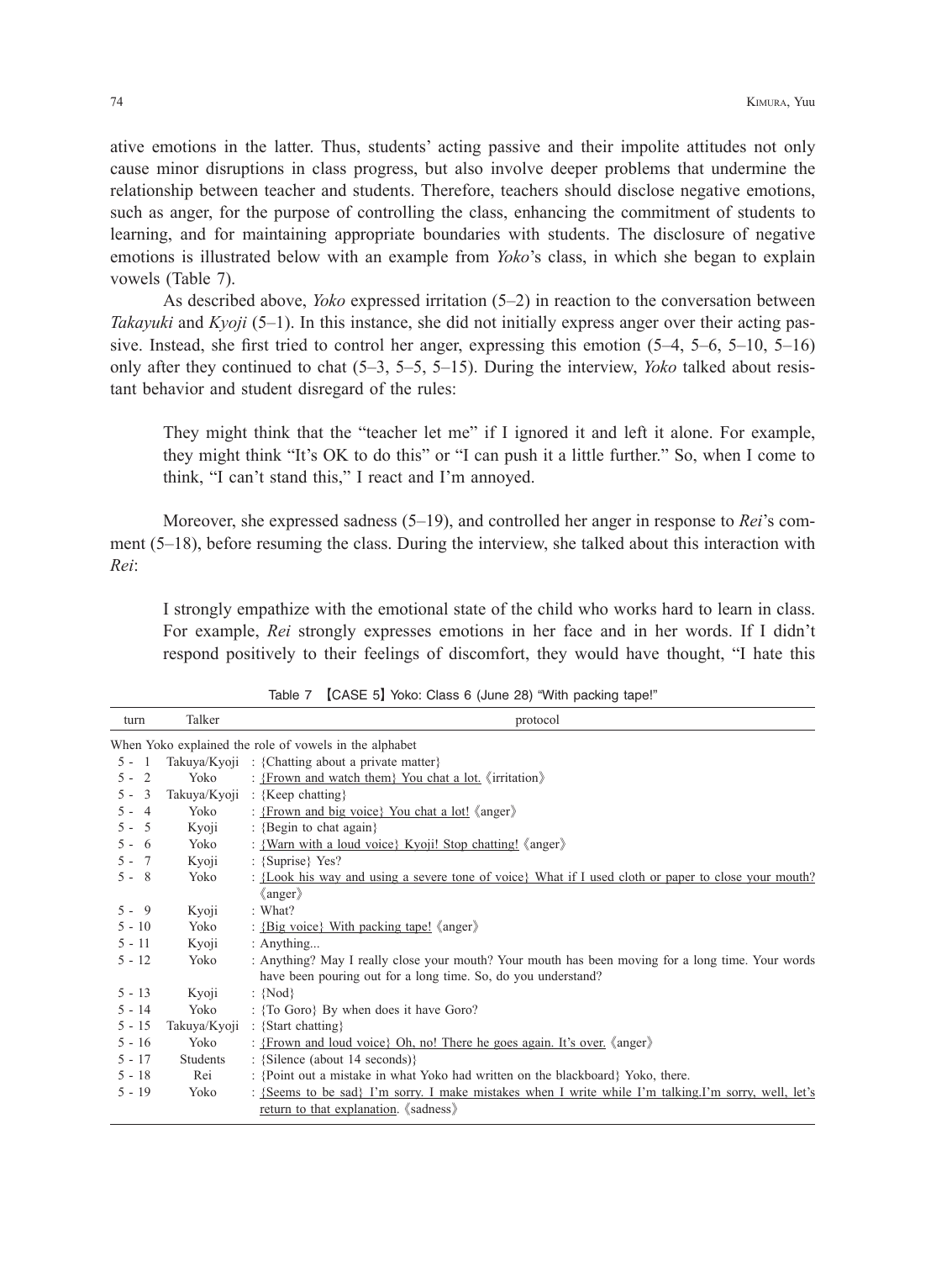class." So, I gave them a sign that I can respond to their feelings, like saying "All right, I know it, I'll do something about it."

As described in her explanation, *Yoko* read this emotional sign, controlled her anger, and empathically expressed sadness. Thus, *Yoko* showed how teachers attempted to control the negative emotions that arose when students broke rules or demonstrated resistance. However, from next *Yoko*'s narration, teachers should express anger to students when the latter do not understand, ignore, or persist in resisting the emotional cues in what teachers communicate. During the interview, *Yoko* talked about how teachers express emotion to students:

I think, teachers have to express their own emotions, of course, both pleasant and unpleasant. I'm really happy when they [students] are happy in the class. I can say with them, "This class is very enjoyable!" But, I think, as I show them my angry, I also say, "I am just a person now," and I convey to them the reason that I feel anger.

That is, she frankly disclosed her genuine emotions, including negative ones, in the service of constructing a relationship with her students based on reciprocal "emotional understanding" (Denzin, 1983). The evidence in these data suggests that not only do teachers not fake negative emotions and do not even perfectly control their expressions of emotion. Rather, they frankly disclose their negative emotions to students. This sort of emotion management parallels that which occurs in private life; after all, it is only natural that the relationship between teachers and students differs from the commercial relationship between "the one-serving" and "the served-for." While the latter model may pertain to dynamics in the marketplace, teachers aim for natural, caring relationships with students.

### **5. Conclusion**

Is teaching emotional labor? Are teachers managing their emotions heteronomously? Are teachers selling their own emotions in exchange for money? To examine these questions, this study examined the emotion management strategies utilized by three secondary school teachers by analyzing their expression of emotions during teaching. The following findings were obtained.

The teachers induced their enjoyment of classes, and expressed this to students, in order to create a friendly atmosphere and motivate students' learning. This finding is interpreted to mean that teachers intentionally manage their positive emotions and express such emotions semi-strategically. However, the important point in this regard is that the enjoyment expressed by teachers for teaching represented genuine feelings. In addition, teachers spontaneously expressed not only enjoyment but also joy and wonder upon observing unexpected and pleasant student behavior, including evidence of interest and mistakes that advanced the class. Since these student behaviors were sources of "psychic rewards" (Lortie, 1975) for teachers, the positive emotions expressed by the latter were ones that were evoked by students. Thus, teachers did not fake genuine emotions.

All of the negative emotions expressed by teachers were evoked by students acting passively and by their impolite attitudes. Teachers tried to control negative emotions, and expressed displeasure before becoming angry. In this sense, negative and positive emotions were subject to management by teachers. However, disruptions caused by such behaviors hindered the students'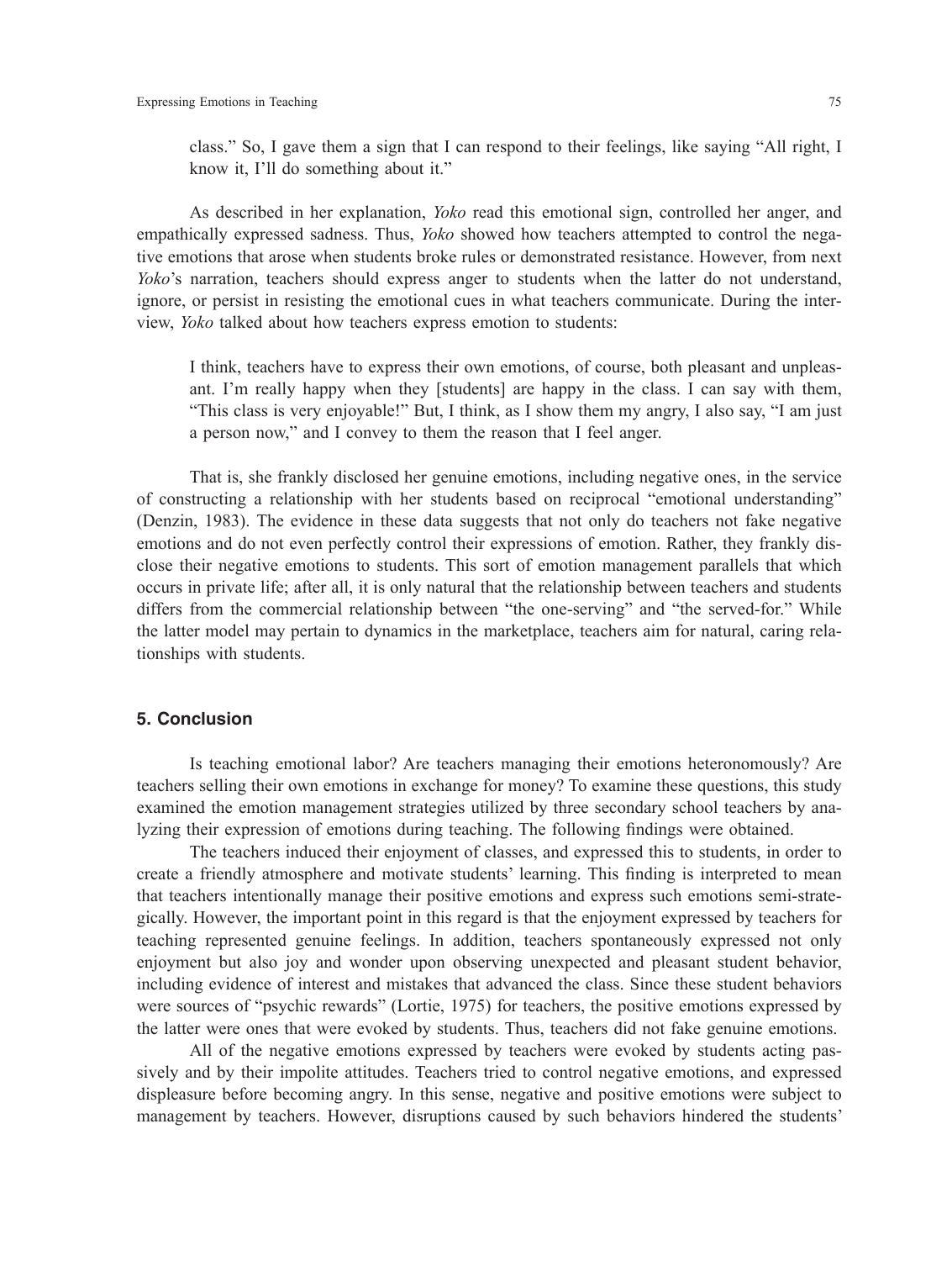learning. Therefore, teachers should and did express negative emotions such as anger and irritate to students in order to maintain the class order and to enhance student commitment to learning. Teachers believed that expressions of negative emotions should not be controlled completely. This belief was based on their responsibilities as members of a caring profession that promotes student motivation for learning and growth (Nias, 1999; Rogers & Webb, 1991). Teachers sought to achieve reciprocal emotional understanding with students, and disclosed their genuine emotions, especially in the case of negative emotions. Therefore, they expressed emotions not only for the immediate purpose of controlling the class and promoting commitment to learning, but also for the longerterm implicit purpose of bridging the psychological and emotional distance between teachers and students.

These findings indicate that, as members of a teaching and caring profession, teachers autonomously manage their emotions without much regard to school policies. Thus, the management of emotions performed by teachers differs from emotional labor and entails the wide discretion that characterizes private life (Oplatka, 2007). Moreover, emotion management by teachers serves several heuristic goals, including inducement, suppression, and disclosure. Emotion management may be complicated for teachers because their work represents a mixture of personal and professional considerations (Acker, 1995; Nias, 1986,1996). As Nias (1986) has argued, it is difficult to divide teaching into personal and professional dimensions because teachers invest themselves in their work. Transmuting teaching and caring into emotional labor, and relegating teachers' emotions to the status of objects to be exploited in exchange for monetary reward, is tantamount to undercutting the professionalism of teachers; namely: "deprofessionalization" (Jeffrey & Woods, 1996). The findings in this study would suggest that it is necessary to define teachers' emotion management and expression in teaching as one of "emotional practice" (Hargreaves, 1998, 2000), or a teaching and caring professional activity. Needless to say, school leaders, colleagues and parents need to value and support the emotional practice represented by teachers to prevent their emotional exhaustion. Furthermore, as Noddings (1984) has pointed out, caring professionals need to care for themselves. In this sense, the type and extent of emotion expression by teachers need to be regulated not only for the best interests of students but also for those of teachers. Thus, flexibility should characterize rules governing such emotions, enabling adjustments on the basis of consideration of both teachers and students.

Finally, the amount and method of emotion expression differed among the teachers in this study. This difference was the result of different conditions, including school culture, student profiles, subject matter, and so on. Furthermore, personal factors, including professional identity, personal beliefs, morals, life experience, etc., factored into the amount and means of emotion expression among teachers. Future research could address this complicated intersection by examining emotion expression in teaching in even greater detail. The life experience of teachers, in particular, seems to play important roles in emotion expression. Winograd's (2003) report that, "teachers avoid displays of dark emotions," suggests that many novice teachers tend to view emotion expression from a simplistic perspective (cf. Goldstein & Lake, 2000). Noddings (1996) has suggested that this perspective is based on classic notions about professionalism in teaching, and has criticized the tendency for not only novices but also for all teachers to distance themselves from their emotions and conceal them. The experienced teachers in this study, in fact, expressed emotions based on rules about feelings that they had constructed in the course of their teaching careers. Thus, it is necessary to investigate the initial development and the continuing evolution of the individual rules regarding feelings that are used by expert teachers. Moreover, comparisons between the rules used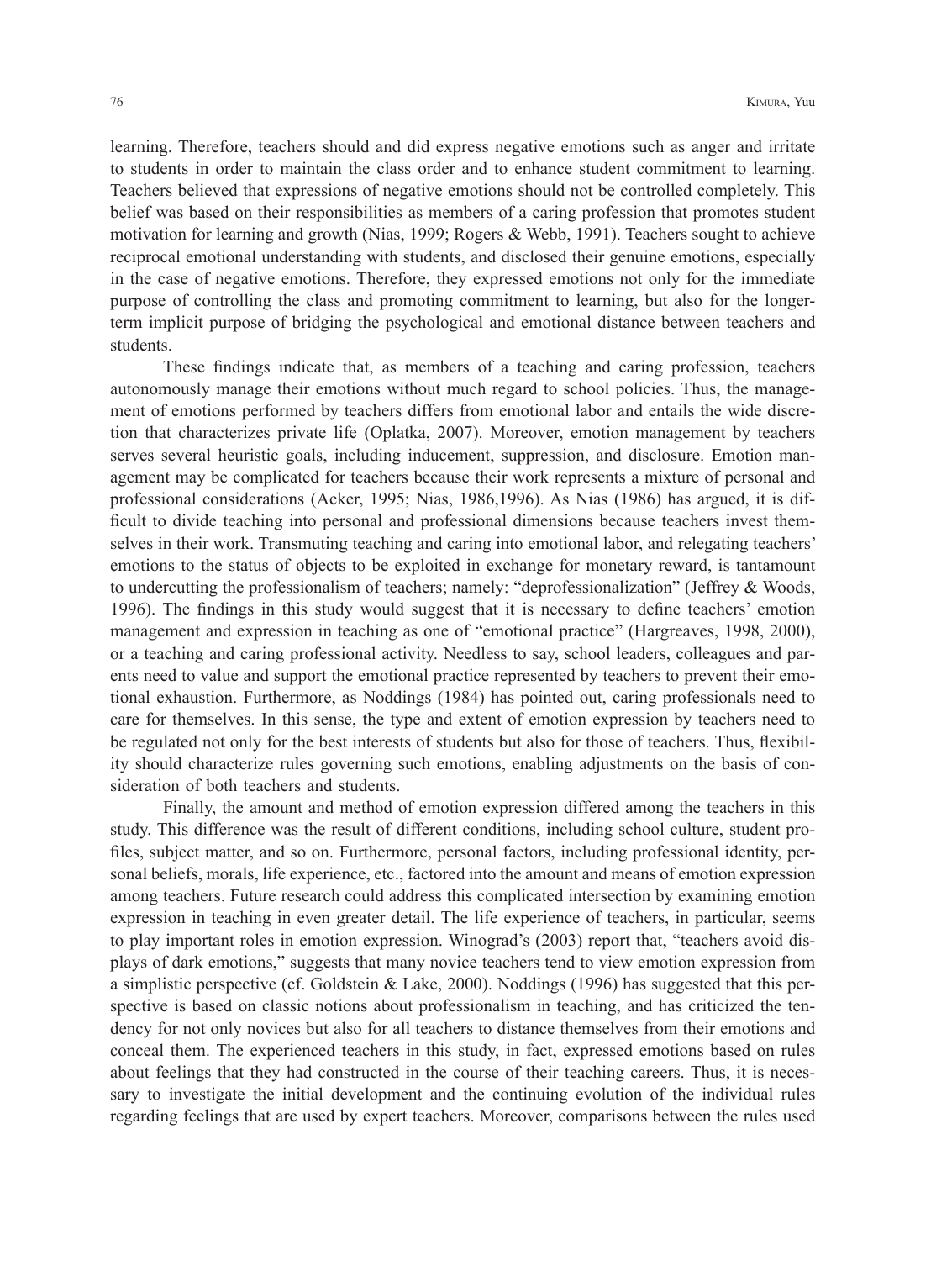by expert teachers and those used by novices should enable examination and discussion of the professional development of practices regarding emotions.

#### **Notes**

- 1. The person judges the appropriateness of emotion that occurs oneself based on the feeling rules under a certain condition of the place in private lives. When the emotions are unsuitable to the condition, the person excludes or conceals it, and causes appropriate emotion. Hochschild (1983) defined this act as "emotion work" and argued that the person who is in private can "conform to or deviate from feeling rules" (p.20). In fact, there is "discretion" in emotion work.
- 2. In Japanese a culturally-based word "amae" refers to wanting to be liked by, and depended on, by others. In this article, the emotional words are carefully defined as follow. "Joy" refers to feelings of great happiness; "enjoyment" signifies feelings of pleasure from activities; "wonder", unlike surprise, indicates feelings of admiration in response to unexpected or beautiful events; "anger" refers to strong feelings experienced in response to bad and unfair events; displeasure signifies feelings of annoyance; "embarrassment" indicates feelings arising in response to awkward problems; and "sadness" indicates feelings related to disadvantage, loss, and helplessness.
- 3. Kagan (2007) argued that "the main point is that progress is more likely if we begin with an analysis of the originating conditions for an emotion rather than begin with a word and bicker over its definition" (p.57).

#### **References**

Acker, S. (1995). Carry on caring: The work of women teachers. *British Journal of Sociology of Education*, *16*, 21–36. Chelune, G. J. (1975). Self-disclosure: An elaboration of its basic dimensions. *Psychological Reports*, *36*, 79–85.

- Clark, M. S., & Taraban, C. (1993). Reactions to and willingness to express emotion in communal and exchange relationships. *Journal of experimental social psychology*, *27*, 324–336.
- Darwin, C. (1872/1965). *The expression of the emotions in man and animals*. Chicago: University of Chicago Press.

Denzin, N. (1984). *On understanding emotion*. San Francisco: Jossey-Bass.

- Fridlund, A. J. (1994). *Human facial expression: An evolutionary view*. New York: Academic press.
- Frijda, N. H. (1986). *The emotions*. New York: Cambridge University Press.
- Goldstein, L., & Lake, V. (2000). "Love, love, and more love for children": Exploring preservice teachers' understanding of caring. *Teaching and Teacher Education*, *16*, 861–872.
- Hargreaves, A. (1994) *Changing teacher, changing times: Teachers' work and culture in the postmodern age*. New York: Teachers College Press.
- Hargreaves, A. (1998) The emotional practice of teaching. *Teaching and Teacher Education*, *14*, 835–854.
- Hargreaves, A. (2000). Mixed emotions: Teachers' perceptions of their interactions with students. *Teaching and Teacher Education*, *16*, 811–826.
- Hochschild, A. R. (1983). *The managed heart: Commercialization of human feeling*. Berkeley: University of California Press.
- Intrator, S. M. (2006). Beginning teachers and the emotional drama of the classroom. *Journal of Teacher Education*, *57*, 232–239.
- Isenbarger, L., & Zembylas, M. (2006). The emotional labour of caring in teaching. *Teaching and Teacher Education*, *22*, 120–134.
- Jackson, P. W. (1968/1990). *Life in classrooms*. New York: Teachers College Press.
- Jeffrey, B., & Woods, P. (1996). Feeling deprofessionalised: The social construction of emotions during an OFSTED inspection. *Cambridge Journal of Education*, *26*, 325–343.
- Jourard, S. M. (1971). *The transparent self*. New York: D. Van Nostrand.
- Kagan, J. (2007). *What is emotions?: History, measure, and meaning*. London: Yale University Press.
- Keltner, D., & Haidt, J. (1999). Social functions of emotions at multiple levels of analysis. *Cognition and Emotion*, *13 (5)*, 505–522.
- Lazarus, R. S. (1991). *Emotion and adaptation*. New York: Oxford University Press.
- Lortie, D. C. (1975). *Schoolteacher : A sociological study*. Chicago: The University of Chicago Press.
- Markus, H. R., & Kitayama, S. (1991). Culture and the self: Implications for cognition, emotion, and motivation. *Psychological Review*, *98*, 224–253.
- Martin, B. W. & Baksh, I. J (1995). *School humour: Pedagogical and sociological considerations*. Newfoundland: Memorial University of Newfoundland.
- Matsudaira, Nobuhisa (1994). Kyousi no hagemasi, kyousi no kotoba. In *Nihon no Kyouisi 16*, edited by Nobuhisa Matsudaira and Shinichi Kokuma, Tokyo: Gyousei, 136–138.
- Nias, J. (1989). *Primary teacher talking: A study of teaching as work*. Lodon: Routledge.
- Nias, J. (1999). Primary teaching as a culture of care. In Prosser, J. (Eds.), *School culture* (pp. 66–81). London: Paul Chapman Publishing Ltd.